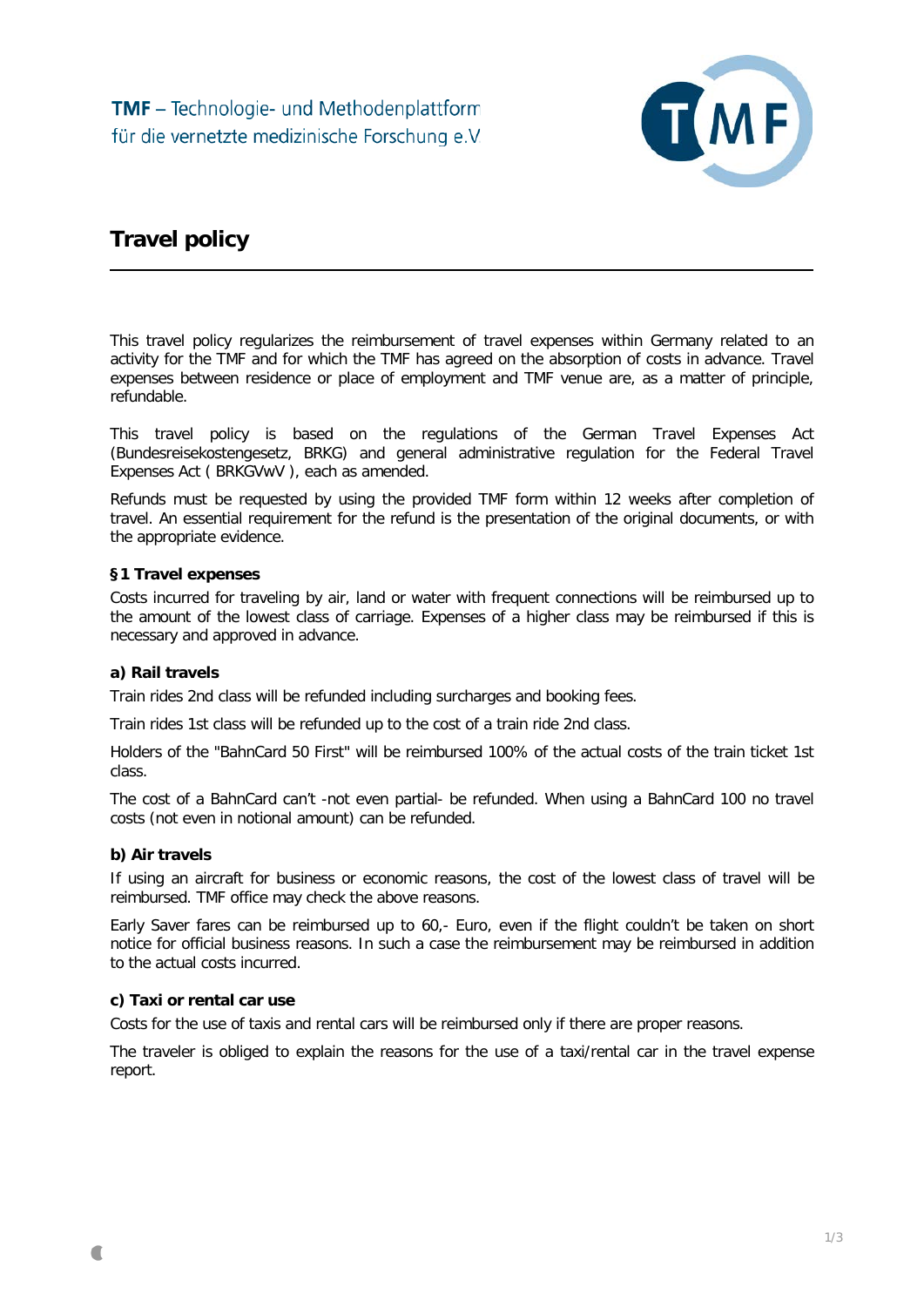

Proper reasons for using a taxi are for example:

- if it's unreasonable for the traveler to take along the necessary luggage with public transportation;
- if public transport does not operate
- if the taxi ride takes place between 23.00 clock to 06:00 clock;
- health reasons
- if several people are using a taxi together, which reduces and travel costs per person, compared to using public transportation

Being unfamiliar with the area and adverse weather conditions are no valid reasons.

Proper reasons for car rentals are given when regular means of transport can't be used to complete the official business or when the travel cost per person is cheaper due to a group ride, compared to the use of public transport.

Basically, any costs incurred in connection with the rental of a motor vehicle of the lower middle class (e.g. VW Golf) can be reimbursed.

If there is no valid reason, the reimbursement depends on the mileage allowance. The indication of the number of driven kilometers is needed.

#### **d) Mileage allowance**

The amount of EUR 0,20 per kilometer is granted for routes travelled by a motor vehicle, limited to a maximum of EUR 130.00 for the entire journey.

Parking fees will be reimbursed up to EUR 24 per day. The refund of pricier parking charges is only possible in exceptional cases.

If traveling by motor vehicle is required and approved in advance, a mileage allowance of up to EUR 0,30 per kilometer is granted, without limiting the recoverable amount.

All further costs in connection with the use of the motor vehicle, such as parks and ferry fees, may be reimbursed in such a case.

## **§ 2 Accommodation expenses**

Necessary, actually incurred accommodation costs will be refunded if:

- (a) an amount of 84,- Euro (including breakfast and VAT ) is not exceeded, or
- (b) TMF has recognized accommodation costs as reasonable beforehand or even booked for the person traveling
- (c) the traveler booked a room from a hotel-allotment, specified by TMF.

In other cases, the inevitability of the costs incurred is to explain and prove.

## **§ 3 Daily allowance**

Subsistence expenses are not refundable. A daily allowance will not be paid.

#### **§ 4 Combination with private travel**

If business trips are associated with private travel, the travel allowance is such as if only the business trip had been carried out.